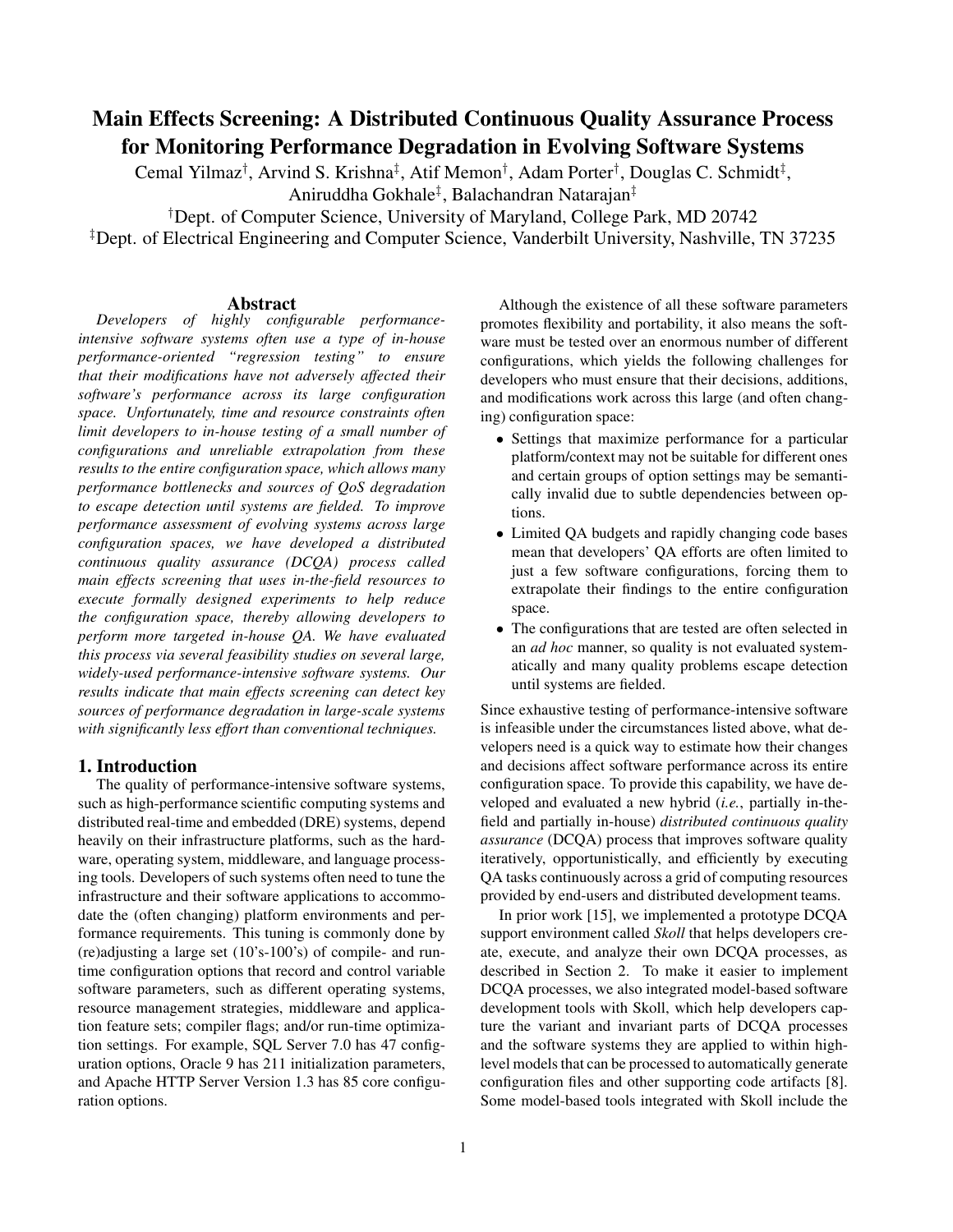Options Configuration Modeling language (OCML) [17] that models configuration options and inter-option constraints and the Benchmark Generation Modeling Language (BGML) [10] that composes benchmarking experiments to observe QoS behavior under different configurations and workloads.

This paper extends our earlier work by developing a new model-based *hybrid* DCQA process that leverages the extensive (albeit less dedicated) *in-the-field* computing resources provided by the Skoll grid, weeding out unimportant options to reduce the configuration space, thereby allowing developers to perform more targeted QA using their very limited (but dedicated) *in-house* resources. This hybrid DCQA process first runs formally designed experiments acrossthe Skoll grid to identify a subset of important performance-related configuration options. Whenever the system changes thereafter, this process then exhaustively explores all configurations of the important options using in-house computing resources to estimate system performance across the entire configuration space. This hybrid approach is feasible because the new configuration space is much smaller than the original, and hence more tractable using in-house resources.

This paper presents an evaluation of our new hybrid DCQA process on ACE, TAO, and CIAO (deuce.doc. wustl.edu/Download.html), which are widelyused production quality, performance-intensive middleware frameworks. Our results indicate that (1) hybrid modelbased DCQA tools and processes can correctly identify the subset of options that are important to system performance, (2) monitoring only these selected options helps to quickly detect key sources of performance degradation at an acceptable level of effort, and (3) alternative strategies with equivalent effort give less reliable results.

#### **2. The Model-based Skoll DCQA Environment**

To maintain and evaluate the quality of performanceintensive software across large configuration spaces, we are developing and evaluating *distributed continuous quality assurance* (DCQA) processes [15] that evaluate various software qualities, such as portability, performance characteristics, and functional correctness, "around-the-world, around-the-clock." To accomplish this, DCQA processes are divided into multiple subtasks, such as running regression tests on a particular system configuration, evaluating system response time under different input workloads, or measuring usage errors for a system with several alternative GUI designs. As illustrated in Figure 1, these subtasks are then intelligently and continuously distributed to – and executed by – clients across a grid of computing resources contributed largely by end-users and distributed development teams. The results of these evaluations are returned to servers at central collection sites, where they are fused together to guide subsequent iterations of the DCQA pro-



**Site Figure 1. The Skoll Architecture**

cesses.

To help implement, execute, and analyze DCQA processes, we have developed *Skoll*, which is a model-based DCQA environment described at www.cs.umd.edu/ projects/skoll. For completeness, this section describes some of Skoll's components and services, which include languages for modeling system configurations and their constraints, algorithms for scheduling and remotely executing tasks, and planning technology that analyzes subtask results and adapts the DCQA process in real time.

The cornerstone of Skoll is its formal model of a DCQA process's configuration space, which captures the different configuration options and their settings. Since in practice not all combinations of options make sense (*e.g.*, feature X may not be supported on operating system Y), we define *inter-option constraints* that limit the setting of one option based on the settings of others. A *valid configuration* is one that violates no inter-option constraints (for the feasibility study in Section 4, we used the OCML modeling tool [17] to visually define the configuration model and to generate the low-level formats used by other Skoll components). Skoll uses this configuration space model to help plan global QA processes, adapt these processes dynamically, and aid in analyzing and interpreting results from various types of functional and performance regression tests.

Since the configuration spaces of performance-intensive software can be quite large, Skoll has an *Intelligent Steering Agent* (ISA) that uses AI planning techniques to control DCQA processes by deciding which valid configuration to allocate to each incoming Skoll client request. When a client is available to perform QA activities, the ISA decides which subtask to assign it by considering many factors, including (1) *the configuration model*, which characterizesthe subtasks that can legally be assigned, (2) *the results of previous subtasks*, which capture what tasks have already been done and whether the results were successful, (3) *global process goals*, such as testing popular configurations more than rarely used ones or testing recently changed features more heavily than unchanged features, and (4) *client characteristics and preferences*, *e.g.*, the selected configuration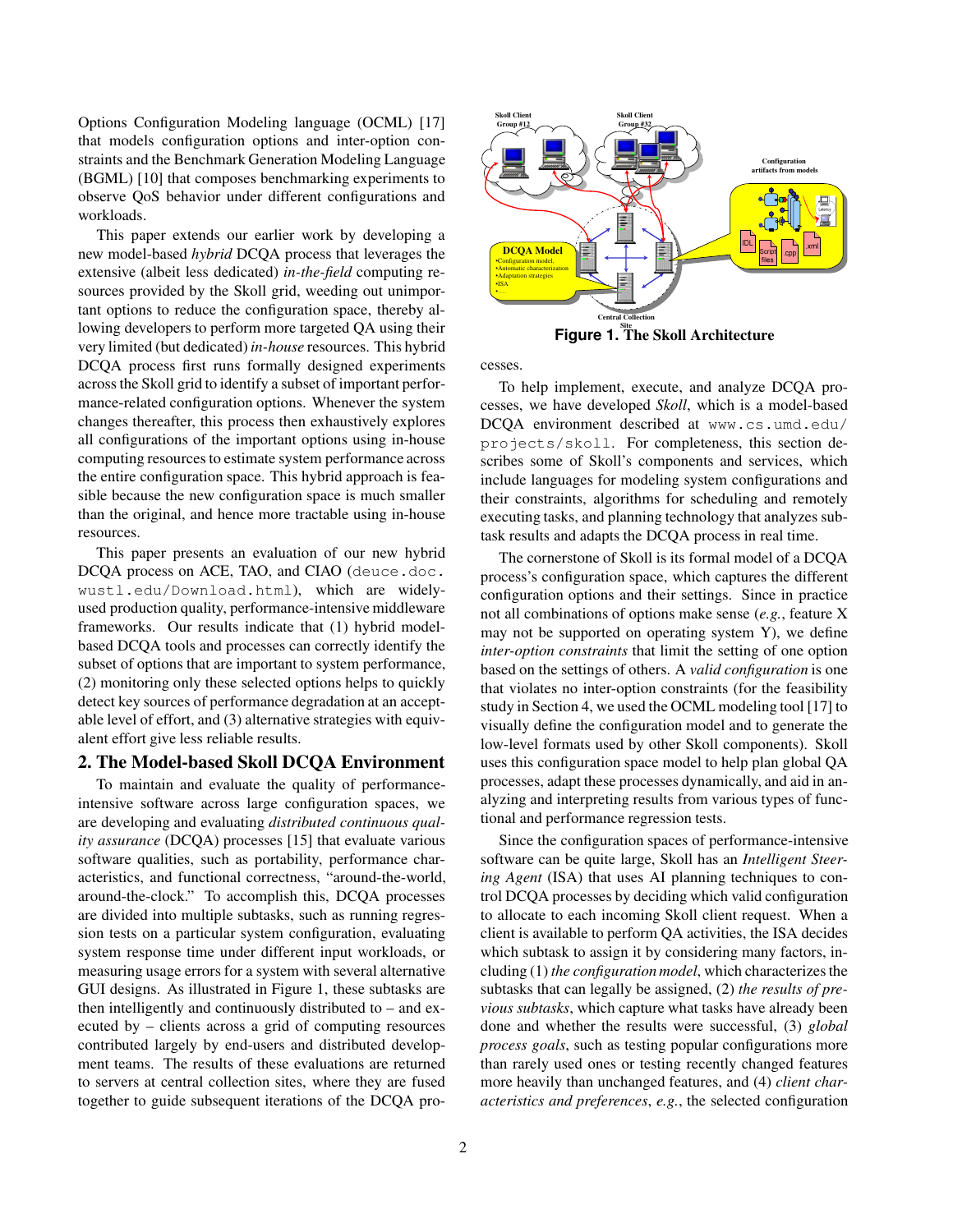must be compatible with the OS running on the client machine or configurations must run with user-level – rather than superuser-level – protection modes.

After a valid configuration is chosen, the ISA packages the corresponding QA subtask into a *job configuration*, which consists of the code artifacts, configuration parameters, build instructions, and QA-specific code (*e.g.*, developer-supplied regression/performance tests) associated with a software project. Each job configuration is then sent to a Skoll client, which executes the job configuration and returns the results to the ISA (for the feasibility studies described in Section refexperiment, we used the BGML modeling tools [11] to generate most of the code that comprises a job configuration). The ISA can learn from the results and adapt the process, *e.g.*, if some configurations fail to work properly, developers may either want to pinpoint the source of the problems or refocus on other unexplored parts of the configuration space. To control the ISA, Skoll DCQA process designers can develop customized *adaptation strategies* that monitor the global process state, analyze it, and use the information to modify future subtask assignments in ways that improve process performance.

Since DCQA processes can be complex, Skoll users often need help to interpret and leverage process results. Skoll therefore supports a variety of pluggable analysis tools, such as Classification Tree Analysis (CTA) [1]. In previous work [15, 19], for example, we used CTA to diagnose options and settings that were the likely causes of specific test failures. For the work presented in this paper, we developed statistical tools to analyze data from the formally-designed experiments described in the following section.

## **3 Performance-Oriented Regression Testing**

As software systems change, developers often run regression tests to detect unintended functional side effects. Developers of performance-intensive systems must also be wary of unintended side effects on their end-to-end QoS. To detect such performance problems, developers often run benchmarking regression tests periodically. As described in Section 1, however, in-house QA efforts can be confounded by the enormous configuration space of highly configurable performance intensive systems, where time and resource constraints (and often high change frequencies) severely limit the number of configurations that can be examined. For example, our earlier experience with applying Skoll to the ACE+TAO middleware [15] found that only a small number of default configurations are benchmarked routinely by the core ACE+TAO development team, who thus get a *very* limited view of their middleware's QoS. Problems not readily seen in these default configurations therefore often escape detection until systems based on ACE+TAO are fielded by end-users.

This section describes how we address this problem by

using the model-based Skoll environment (Section 2) to develop and implement a new hybrid DCQA process called *main effects screening*. We also describe the formal foundations of our approach, which is based on *design of experiments theory*, and give an example that illustrates key aspects of our approach.

# **3.1. The Main Effects Screening Process**

Main effects screening is a technique for rapidly detecting performance degradation across a large configuration space as a result of system changes. Our approach relies on a class of experimental designs called *screening designs* [18], which are highly economical and can reveal important *low order effects* (such as individual option settings and option pairs/triples) that strongly affect performance. We call these most influential option settings "main effects."

At a high level, main effects screening involves the following steps: (1) *compute* a formal experimental design based on the system's configuration model, (2) *execute* that experimental design across fielded computing resources in the Skoll DCQA grid by running and measuring benchmarks on specific configurations dictated by the experimental design devised in step 1, (3) *collect, analyze and display* the data so that developers can identify the main effects, (4) *estimate* overall performance whenever the software changes by evaluating all combinations of the main effects (while defaulting or randomizing all other options), and (5) *recalibrate* the main effects options by restarting the process periodically since the main effects can change over time, depending on how fast the system changes.

The assumption behind this five step process is that since main effects options are the ones that affect performance most, evaluating all combinations of these option settings (which we call the "screening suite") can reasonably estimate performance across the entire configuration space. If this assumption is true, testing the screening suite should provide much the same information as testing the entire configuration space, but at a fraction of the time and effort since it is much smaller than the entire configuration space. **3.2. Technical Foundations of Screening Designs**

For main effects screening to work we need to identify the main effects, *i.e.*, the subset of options whose settings account for a large portion of performance variation across the system's configuration space. One obvious approach is to test every configuration exhaustively. Since exhaustive testing is infeasible for large-scale, highly configurable performance-intensive software systems, however, developers often do some kind of random or *ad hoc* sampling based on their knowledge of the system. Since our experience indicates that these approaches can be unreliable [15, 10], we need an approach that samples the configuration space, yet produces reasonably precise and reliable estimates of overall performance.

The approach we chose for this paper uses formallydesigned experiments, called *screening designs*, that are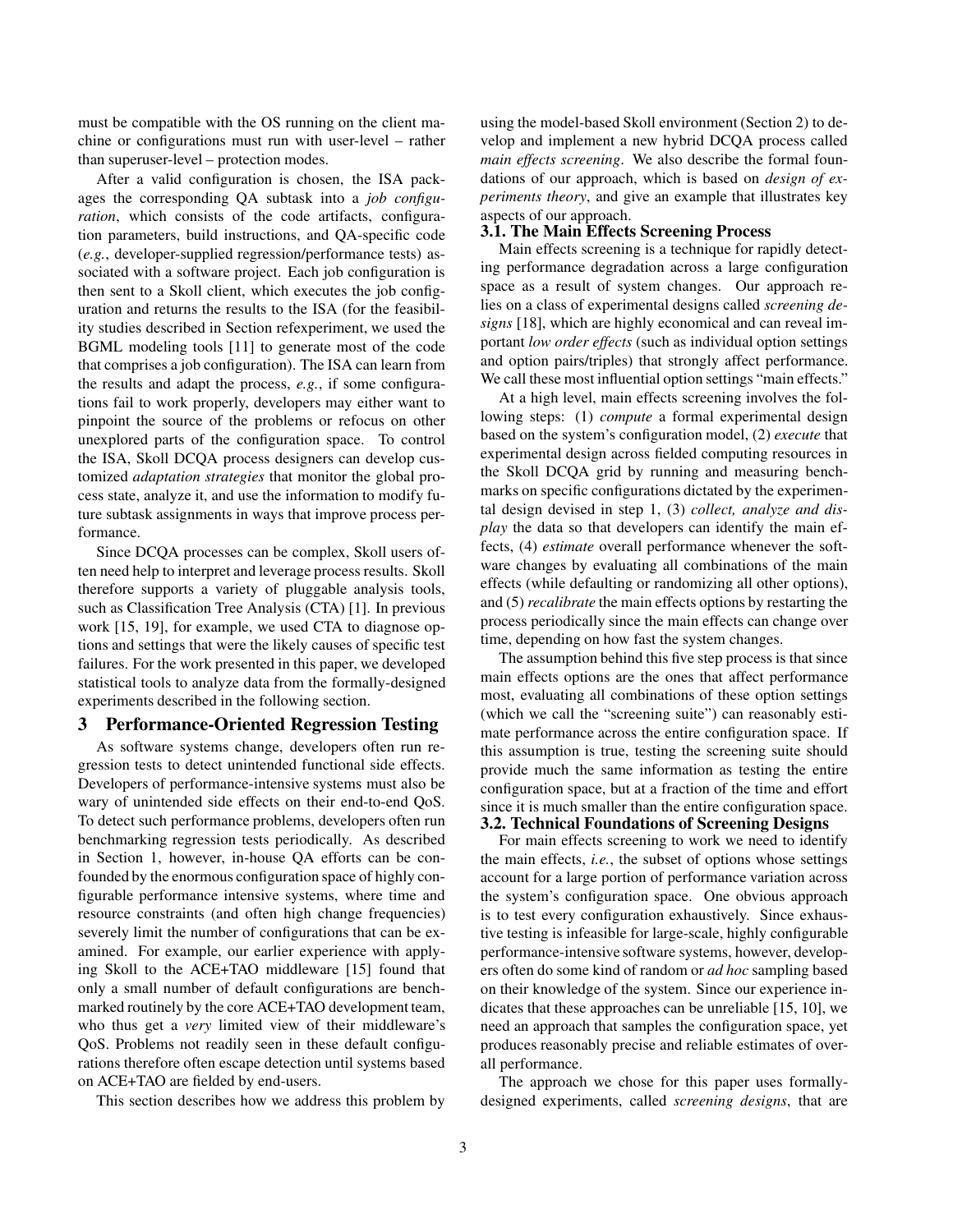highly economical and whose primary purpose is to identify important low-order effects, *i.e.*, first-, second-, or thirdorder effects, where an  $n^{th}$ -order effect is an effect caused by the simultaneous interaction of  $n$  factors. For instance, for certain web server applications, a  $1^{st}$ -order effect might be that performance slows considerably when logging is turned on and another might be that it also slows when few server threads are used. A  $2^{nd}$  order effect involves the interaction of two options, *e.g.*, web server performance may slow when caching is turned off *and* the server performs blocking reads.

In the work presented in this paper, we compute specific screening designs by extending fractional factorial designs. A *full* factorial design implies exhaustively testing the configuration space, whereas *fractional* factorial designs are factorial designs that require a specific fraction (such as 1/2 or  $1/4$ ) of full factorial designs. As a result, fractional factorial designs are less costly than full factorial designs, but lose the ability to measure some higher-order effects. Since their run size (*i.e.*, number of observations required) grows exponentially in the number of configuration options, however, they can still grow too costly for systems with many options.

Screening designs reduce run sizes even more and at their smallest can require roughly the same number of observations as the number of effects one wishes to calculate (experimenters will often use more than the minimum number of observations to improve precision or to deal with noisy processes). The reductions come from aliasing the effects of lower-order interactions with higher-order ones, *i.e.*, by making it impossible to distinguish between certain high- and low-order effects. While this may seem problematic, screening designs have been used extensively to understand and improve products and processes developed in manufacturing, engineering, and physical sciences. Their success stems largely from the ability to use them in an iterative, "quick and dirty" fashion, *i.e.*, to focus on major problem sources, a few at a time, rather than trying to understand and fix all problems simultaneously. Since our objective with main effects screening is also to produce a rough – but reliable – estimate of overall performance, we hypothesize that screening designs provide the appropriate foundation for our hybrid model-based DCQA processes. **3.3. Screening Designs in Action**

To show how screening designs are computed, we now present a hypothetical example of a performance-intensive software system with 4 binary configuration options, A through D, with no inter-option constraints. The full configuration space therefore has  $2^4 = 16$  configurations. To create a screening design, developers must decide how many observations they can afford, which level of effects they want to analyze, and how they will alias effects to fill out the design. In our example, developers decide they can afford to evaluate 8 configurations and that they will focus

only on  $1^{st}$ -order effects.

Given this information, we begin by creating a  $2<sup>3</sup>$  full factorial design for options A, B, and C because this design has the maximum number of configurations we wanted to observe. This design is shown in Table 1(a), where the bi-

| A                | B               | $\mathcal{C}$   |  | Α                | B         | $\mathcal{C}$ | D               |
|------------------|-----------------|-----------------|--|------------------|-----------|---------------|-----------------|
|                  |                 |                 |  |                  |           |               |                 |
| $\ddot{}$        |                 |                 |  | $\,{}^+$         |           |               | ┽               |
|                  | $^{\mathrm{+}}$ |                 |  |                  | ╉         |               | $^{\mathrm{+}}$ |
| $\boldsymbol{+}$ | $\overline{+}$  |                 |  | $\,{}^+$         | $\ddot{}$ |               |                 |
|                  |                 | ╅               |  |                  |           |               | $^{\mathrm{+}}$ |
| $\ddot{}$        |                 | $\ddot{}$       |  | $^{+}$           |           | ┿             |                 |
|                  | $\,^+$          | $^{\mathrm{+}}$ |  |                  | $\ddot{}$ | $\ddot{}$     |                 |
|                  | $^{\mathrm{+}}$ |                 |  |                  | $+$       | $\ddot{}$     | $\ddot{}$       |
|                  | (a)             |                 |  | $\overline{(b)}$ |           |               |                 |

**Table 1.** (a)  $2^3$  Design and (b)  $2^{4-1}_{IV}$  Design

nary option settings are encoded as  $(-)$  or  $(+)$ . This design is referred to as a  $2^{4-1}$  design, where 4 refers to the total number of options we will examine and the  $-1(2^{-1} = 1/2)$ indicates the fraction of the full factorial over which we will collect data.

This design has  $2^3 - 1 = 7$  degrees of freedom. We use 3 degrees of freedom to estimate the effects of A, B, and C. The remaining degrees of freedom would normally be used to estimate higher-order effects of these options, but since we are only interested in the  $1^{st}$  order effects, we can instead use them to estimate the effect of option D, *i.e.*, we can extend the design and estimate the effect of option D without going to a  $2<sup>4</sup>$  full factorial design.

The final remaining issue is selecting the settings for option D. We do this using a *design generator*, which specifies the aliasing patterns used to build the design. For this example, we select the design generator  $D = ABC$ , which means that D's settings are computed by multiplying the settings for options A, B, and C (think of  $+$  as 1 and  $-$  as  $-1$ ).

The design we described above is a *resolution IV* design. In resolution  $R$  designs, no effects involving  $i$  factors are aliased with effects involving less than  $R - i$  factors. Developers therefore need to choose what order of effects they wish to observe. Table 1(b) gives the final design, which is identified uniquely as a  $2^{4-1}_{IV}$  design with the design generator  $D = ABC$ .

After defining the screening design, we can execute it across the Skoll grid. For our process, each observation involves measuring a developer-supplied benchmarking regression test while the system runs in a particular configuration. We would next analyze the data to calculate the effects. For binary options (with settings  $-$  or  $+$ ), the main effect of option A, ME(A), is

$$
ME(A) = z(A-) - z(A+) \tag{1}
$$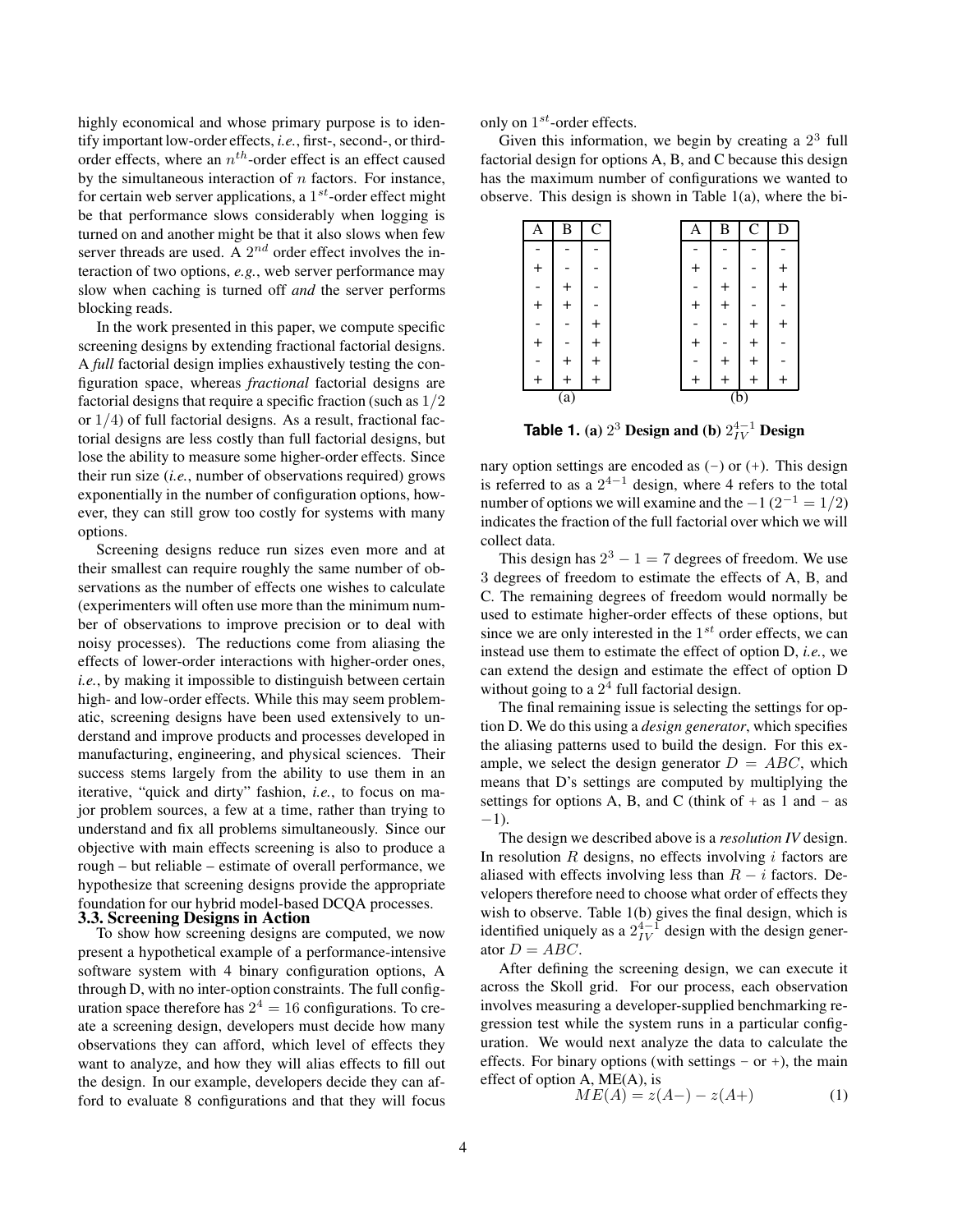where  $z(A-)$  and  $z(A+)$  are the mean values of the observed data over all runs where option A is  $(-)$  and where option A is (+), respectively.

If desired,  $2^{nd}$  order effects can be calculated in a similar way. The interaction effect of option A and B, INT(A, B) is:

$$
INT(A, B) = 1/2\{ME(B|A+) - ME(B|A-)\}
$$
 (2)  
= 1/2{ME(A|B+) - ME(A|B-)} (3)

Here  $ME(B|A+)$  is called the conditional main effect of B at the + level of A. The effect of one factor (*e.g.*, B) therefore depends on the level of the other factor (*e.g.*, A). Similar equations exist for higher order effects.

As shown in Section 4, once the effects are computed we display them graphically using Skoll visualization tools [15], allowing developers to decide which effects they consider important.

## **4. Feasibility Study**

This section describes a feasibility study that assesses the implementation cost and the effectiveness of the main effects screening process described in Section 3 on a suite of large, performance-intensive software systems.

## **4.1. Experimental Design**

**Hypotheses.** Our feasibility study explores the following hypotheses: (1) our model-based Skoll environment costeffectively supports the definition, implementation and execution of our main effects screening process described in Section 3, (2) the screening design used in main effects screening correctly identifies a small subset of options whose effect on performance is important, and (3) exhaustively examining just the options identified by the screening design gives performance data that (a) is representative of the system's performance across the entire configuration space, but less costly to obtain and (b) is more representative than a similarly-sized random sample.

**Subject applications.** The experimental subject applications for this study were based on a suite of performanceintensive software: ACE v5.4 + TAO v1.4 + CIAO v0.4. ACE provides reusable C++ wrapper facades and framework components that implements core concurrency and distribution patterns [16] for communication software. TAO is a high-performance, highly configurable Real-time CORBA ORB built atop ACE to meet the demanding QoS requirements of DRE systems. CIAO is QoS-enabled middleware that extends TAO to support components, which enables developers to declaratively provision QoS policies end-to-end when assembling a DRE system.

ACE, TAO, and CIAO are ideal subjects for our feasibility study since they share many characteristics with other highly configurable performance-intensive software systems. For example, they collectively contain over 2M+ lines of source code, functional regression tests, and performance benchmarks contained in ∼4,500 files that average over 300 CVS commits per week. They also run on a wide range of OS platforms, including all variants of Windows, most versions of UNIX, and many real-time operating systems, such as LynxOS and VxWorks.

**Application scenario.** Due to recent changes made to the message queuing strategy, the developers of ACE+TAO+- CIAO were concerned with measuring two performance criteria: (1) the latency for each request and (2) total message throughput (events/second) between the ACE+TAO+CIAO client and server. For this version of ACE+TAO+CIAO, the developers identified 14 binary run-time options they felt affected latency and throughput (See Table 2). Thus, the entire configuration space has  $2^{14} = 16,384$  different configurations.

| Option                               | Option                                | Option                               |  |  |  |  |
|--------------------------------------|---------------------------------------|--------------------------------------|--|--|--|--|
| Index                                | Name                                  | <b>Settings</b>                      |  |  |  |  |
| А                                    | ORBReactorThreadQueue                 | $\overline{\text{FFO}}, \text{LIFO}$ |  |  |  |  |
| B                                    | ORBClientConnectionHandler            | $\{RW, MT\}$                         |  |  |  |  |
| $\mathsf{C}$                         | <b>ORBReactorMaskSignals</b>          | ${0, 1}$                             |  |  |  |  |
| D                                    | <b>ORBConnectionPurgingStrategy</b>   | ${LRU, LFU}$                         |  |  |  |  |
| E                                    | ORBConnectionCachePurgePercentage     | ${10, 40}$                           |  |  |  |  |
| F                                    | ORBConnectionCacheLock                | {thread, null}                       |  |  |  |  |
| G                                    | ORBCorbaObjectLock                    | {thread, null}                       |  |  |  |  |
| Н                                    | ORBObjectKeyTableLock                 | {thread, null}                       |  |  |  |  |
|                                      | <b>ORBInputCDRAllocator</b>           | {thread, null}                       |  |  |  |  |
|                                      | ORBConcurrency                        | {reactive, thread-per-connection}    |  |  |  |  |
| K                                    | ORBActiveObjectMapSize                | ${32, 128}$                          |  |  |  |  |
| L                                    | ORBUseridPolicyDemuxStrategy          | {linear, dynamic}                    |  |  |  |  |
| М                                    | ORBSystemidPolicyDemuxStrategy        | {linear, dynamic}                    |  |  |  |  |
| N                                    | ORBUniqueidPolicyReverseDemuxStrategy | linear, dynamic                      |  |  |  |  |
| $\mathbf{F}$ -LLAC CONTROLLACE IN CL |                                       |                                      |  |  |  |  |

**Table 2. Some ACE+TAO Options and their Settings**

**Experimental process.** After selecting the ACE+TAO+- CIAO subject application and our application scenario, our experimental process used Skoll's model-driven tools to implement the main effects screening process and evaluate our three hypotheses. To accomplish this, we executed the main effects screening process across a prototype Skoll grid of dual processor Xeon machines running Red Hat 2.4.21 with 1GB of memory in the real-time scheduling class. The experimental task involved running a benchmark application in a particular configuration, which evaluated the application scenario outlined above by creating an ACE+TAO+- CIAO client and server. For each task we measured message latency and overall throughput between the client and the server. The client sends 300K requests to the server, where after each request it waits for a response from the server and records the latency measure. At the end of 300K requests, the client computes the throughput achieved in terms of number of requests served per second. We finally analyzed the resulting data to evaluate our hypotheses. Section 6 describes the limitations with our current experimental process.

## **4.2. The Full Data Set**

To evaluate main effects screening, we first generated performance data for all 16,000+ valid configurations, which we refer to as the "full suite" and the performance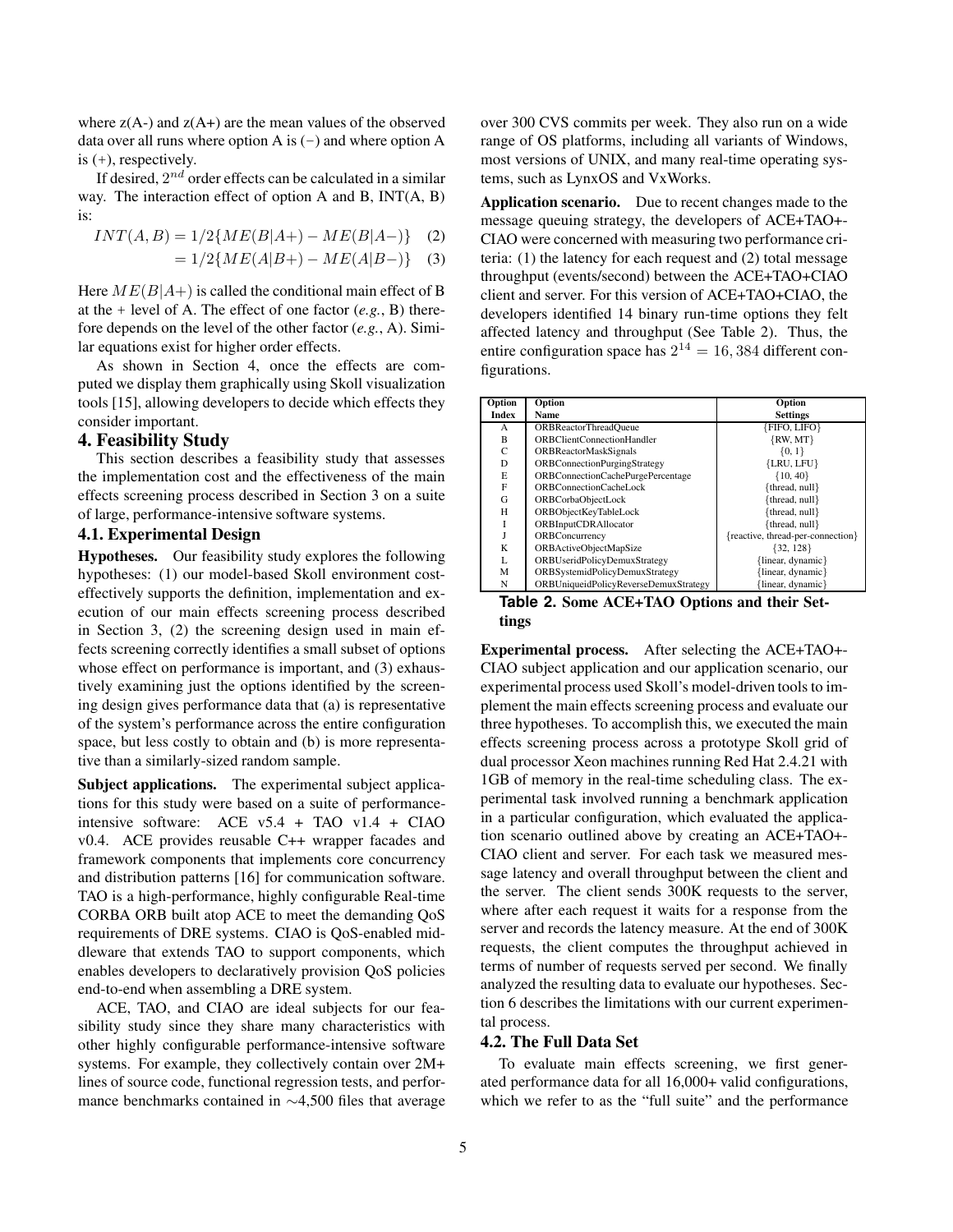

**Figure 2. Option effects based on full data**

data as the "full data set." We then examined the effect of each option and judged whether they had important effects on performance using a graphical method called *halfnormal probability plots*, which show each option's effect against their corresponding coordinates on the half-normal probability scale. If  $|\theta|_1 \leq |\theta|_2 \leq ... \leq |\theta|_I$  are the ordered set of effect estimations, the half-normal plot then consists of the points

 $(\Phi^{\text{-}})$  $\widetilde{J}(0.5 + 0.5|i - 0.5|/I), |\theta|_i)$  for  $i = 1, ..., I$  (4)

where  $\Phi$  is the cumulative distribution function of a standard normal random variable.

The rationale behind half-normal plots is that unimportant options will have effects whose distribution is normal and centered near 0. Important effects will also be normally distributed<sup>1</sup> with means different that 0. If no effects are important, the resulting plot will show a set of points on a rough line near  $y = 0$ . Options whose effects deviate substantially from 0 are considered important.

Note that "importance" is not defined formally and differs in spirit from the traditional notion of statistical significance. In particular, developers must decide for themselves how large effects must be to warrant their attention. While this has some downsides (see Section 6), even with traditional statistical tests that measure statistical significance developers still must make judgments as to the magnitude of effects.

Figure 2 plots the effect of each of the 14 ACE+TA+- CIAO options on latency and throughput respectively. The effects are calculated from the full data set. We see that options B and J are clearly important, whereas options I, C and F are arguably important, and the remaining options are not important.

## **4.3. Evaluating Screening Designs**

We now evaluate whether the remotely executed screening designs can correctly identify the important options discovered during our analysis of the full data set. To accomplish this, we calculated and executed three different screening designs, whose specifications appear in Appendix A. These designs examined all 14 options using increasingly larger run sizes (32, 64, or 128 observations). We refer to the screening designs as  $Scr_{32}$ ,  $Scr_{64}$  and  $Scr_{128}$ , respectively.

Figure 3 shows the half-normal probability plots obtained from our screening designs. The figures show that all screening designs correctly identify options B and J as being important (as is the case in full-factorial experiment).  $Scr_{128}$  also identifies the possibly important effect of options C, I, and F. Due to space considerations in the paper we only present data on latency. Throughput analysis shows identical results unless otherwise stated.

These results suggest that (1) screening designs can detect important options at a large fraction of the cost of exhaustive testing, (2) the smaller the effect, the larger the run size needed to identify it, and (3) developers should be cautious when dealing with options that appear to have an important, but relatively small effect, as they may actually be seeing normal variation ( $Scr_{32}$  and  $Scr_{64}$  both have examples of this).

## **4.4. Estimating Performance with Screening Suites**

We now evaluate whether screening all the combinations of the most important options can be used to estimate performance quickly across the entire configuration space we are studying. The estimates are generated by examining all combinations of the most important options, while defaulting the settings of the unimportant options (developers could choose to randomize the settings of unimportant options, as well). In the previous section, we determined that options B and J were clearly important and that options C, I, and F were arguably important. Developers will therefore make the estimates based on benchmarking either 4 (all combinations of options B and J) or 32 (all combinations of options B, J, C, I, and F) configurations. We will refer to the set of 4 configurations as the top-2 screening suite and the set of 32 configurations as the top-5 screening suite.

Figure 4 shows the distributions of latency for the full suite vs the top-5 screening suite and for the full suite vs the top-2 screening suite. From the figure, we see that the distributions of the top-5 and top-2 screening suites closely track

<sup>&</sup>lt;sup>1</sup>Since the effects are averages over numerous observations, the central limit theorem guarantees normality.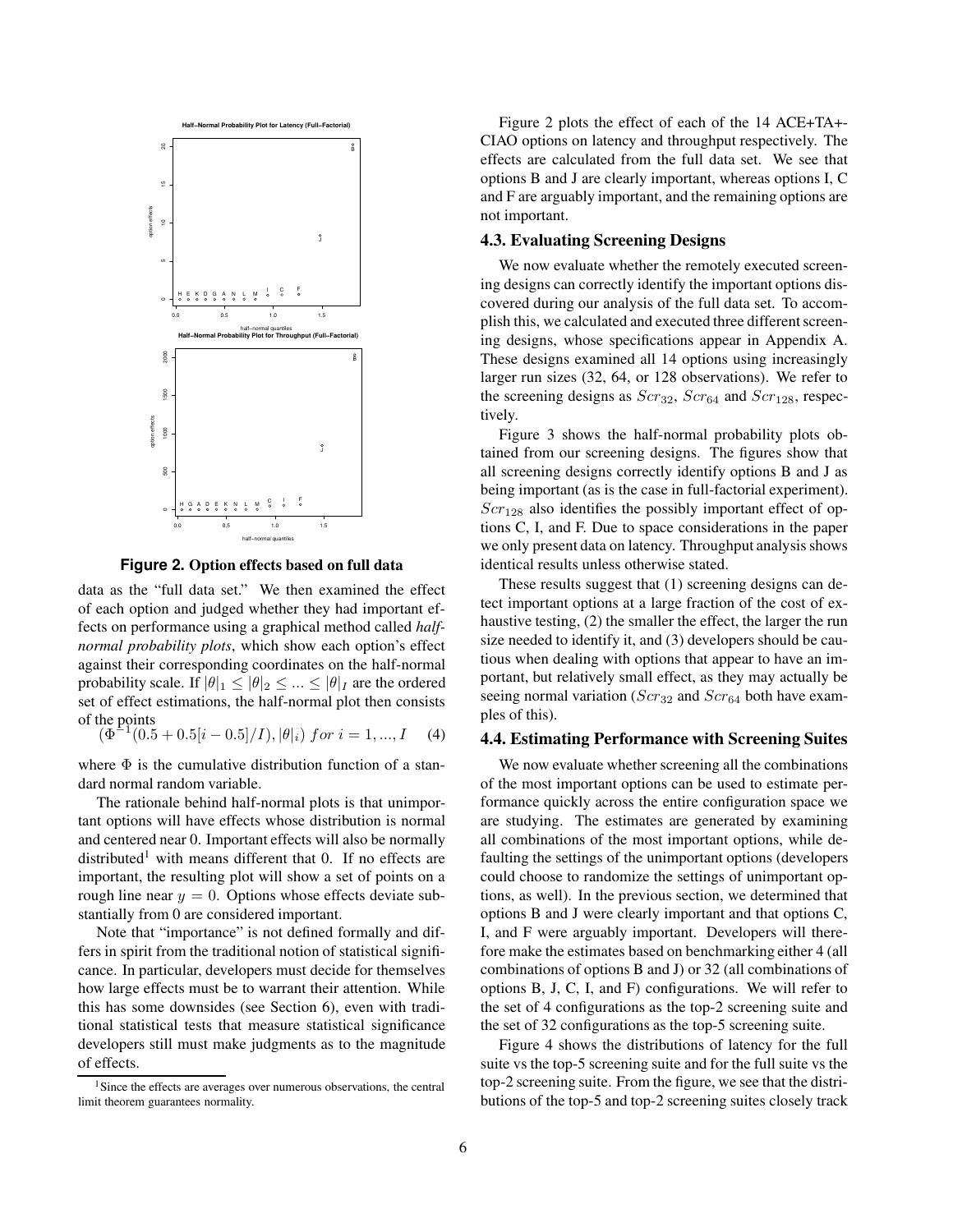

**Figure 3. Option Effects Based on Screening Designs**

the overall performance data. Such plots, called quantilequantile (Q-Q) plots, are used to see how well two data distributions correlate. To do this they plot the quantiles of the first data set against the quantiles of the second data set. If the two sets share the same distribution, the points should fall approximately on  $x = y$  line.

This data suggests that the screening suites computed at step 4 of the main effects screening process (Section 3) can be used to estimate overall performance in-house at extremely low time/effort, *i.e.*, running 4 benchmarks takes 40 seconds, running 32 takes 5 minutes, running 16,000+ takes 2 days.

## **4.5. Screening Suites vs. Random Sampling**

Another question is whether our main effects screening process was any better that other obvious low-cost estima-



**Figure 4. Q-Q plots for the top-2 and top-5 screening suites**

tion processes. In particular, we compared latency distributions of several random samples of 4 configurations to that of the top-2 screening suite found by our process. The results of this test are summarized in Figure 5. These box plots show the distributions of latency metric obtained from exhaustive testing, top-2 screening suite testing, and random testing. These graphs suggest the obvious weakness of random sampling, *i.e.*, while sampling distributions tend toward the overall distribution as the sample size grows, individual small samples may show wildly different distributions.

## **4.6. Dealing with Evolving Systems**

A primary goal of main effects screening is to detect performance degradations in evolving systems quickly. Our experiments discussed above do not address whether – or for how long – screening suites remain useful as a system evolves. To better understand this issue, we measured latency on the top-2 screening suite, once a day, using CVS snapshots of ACE+TAO+CIAO. We used historical snapshots for two reasons: (1) the versions are from the time period for which we already calculated the main effects and (2) developer testing and in-the-field usage data have already been collected and analyzed for this time period (see www.dre.vanderbilt.edu/Stats/), allowing us to reasonably assess the system's performance characteristics without having to exhaustively test all configurations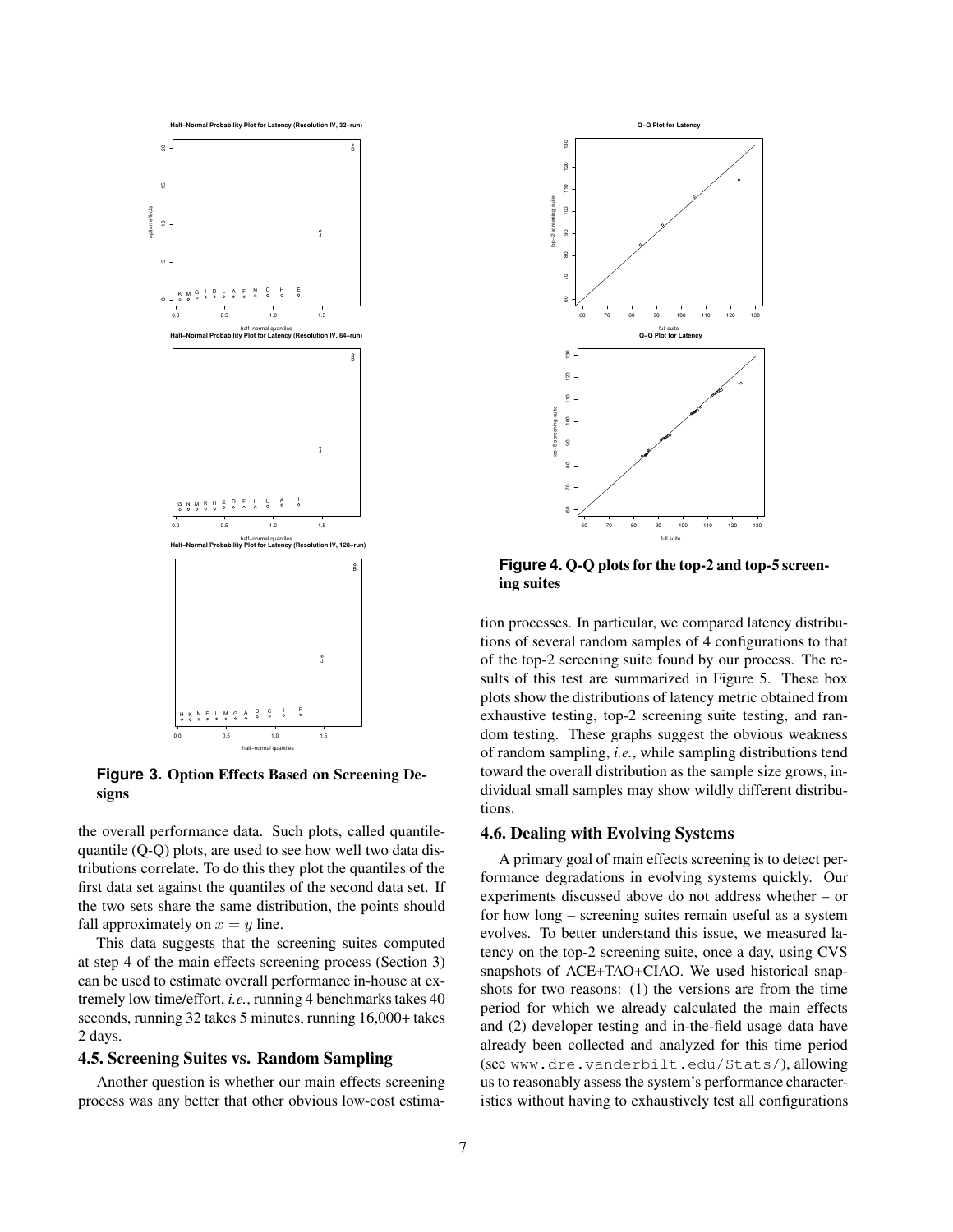**Latency Distributions**



**Figure 5. Latency Distribution from full, top-2, and random suites**

for each system change.

Figure 6 depicts the data distributions for the top-2 screening suites broken down by date (higher latency measures are worse). We see that the distributions were stable the first two days, crept up somewhat for 3 days and then shot up the  $4^{th}$  day (12/14/03). They were brought back under control for several more days, but then moved up again on the last day. Developer records and problem reports indicate that problems were noticed on 12/14/03, but not before then.

Another interesting finding was that the limited testing done by ACE+TAO+CIAO developers measured a performance drop of only around 5% on 12/14/03. In contrast, our screening process showed a much more dramatic drop – closer to 50%. Further analysis by system developers indicated that their unsystematic testing failed to evaluate configurations where the degradation was much more pronounced.

## **4.7. Higher-Order Effects**

The analyses done so far only calculated first-order effects, which worked well for our subject application and scenario, but might not be sufficient for other situations. Figure 7 shows the effects of all pairs of options in the subject systems based on the full data set and on a screening design. We used a resolution VI design here (rather than resolution IV as in the previous sections) and increased the run size to 2,048 to capture the second-order effects.

Figure 7 shows several things. First, the important interaction effects involve only options that are already considered important by themselves, which supports the idea that monitoring only first-order effects was sufficient for our

**Screening 2 Options (4 cfgs) Over a Time Period**



subject systems. Second, we see that the screening design correctly identifies the 5 most important pairwise interactions at  $1/8^{th}$  the cost of exhaustive testing.

## **5. Related Work**

**Applying DOE to software engineering.** As far as we can tell, no one has used screening designs for software performance assessment. The use of design of experiment (DoE) theory within software engineering has mostly been limited to *interaction testing*. The goal of interaction testing is largely to compute and sometimes generate minimal test suites that cover all combinations of specified program inputs, typically by computing orthogonal arrays or covering arrays. Some examples of this work include Dalal *et al.* [5], Burr *et al.* [3], Dunietz *et al.* [6], and Kuhn *et al* [12]. Yilmaz *et al.* [19] used covering arrays as a configuration space sampling technique to support the characterization of failure-inducing option settings.

Other relevant literature on performance monitoring includes:

• **Offline analysis**, which has been applied to program analysis to improve compiler-generated code. For example, the ATLAS [7] numerical algebra library uses an empirical optimization engine to decide the values of optimization parameters by generating different program versions that are run on various hardware/OS platforms. The output from these runs are used to select parameter values that provide the best performance. Mathematical models are also used to estimate optimization parameters based on the underlying architecture, though empirical data is not fed into the models to refine it.

• **Online analysis**, where feedback control is used to dynamically adapt QoS measures. An example of online analysis is the ControlWare middleware [20], which uses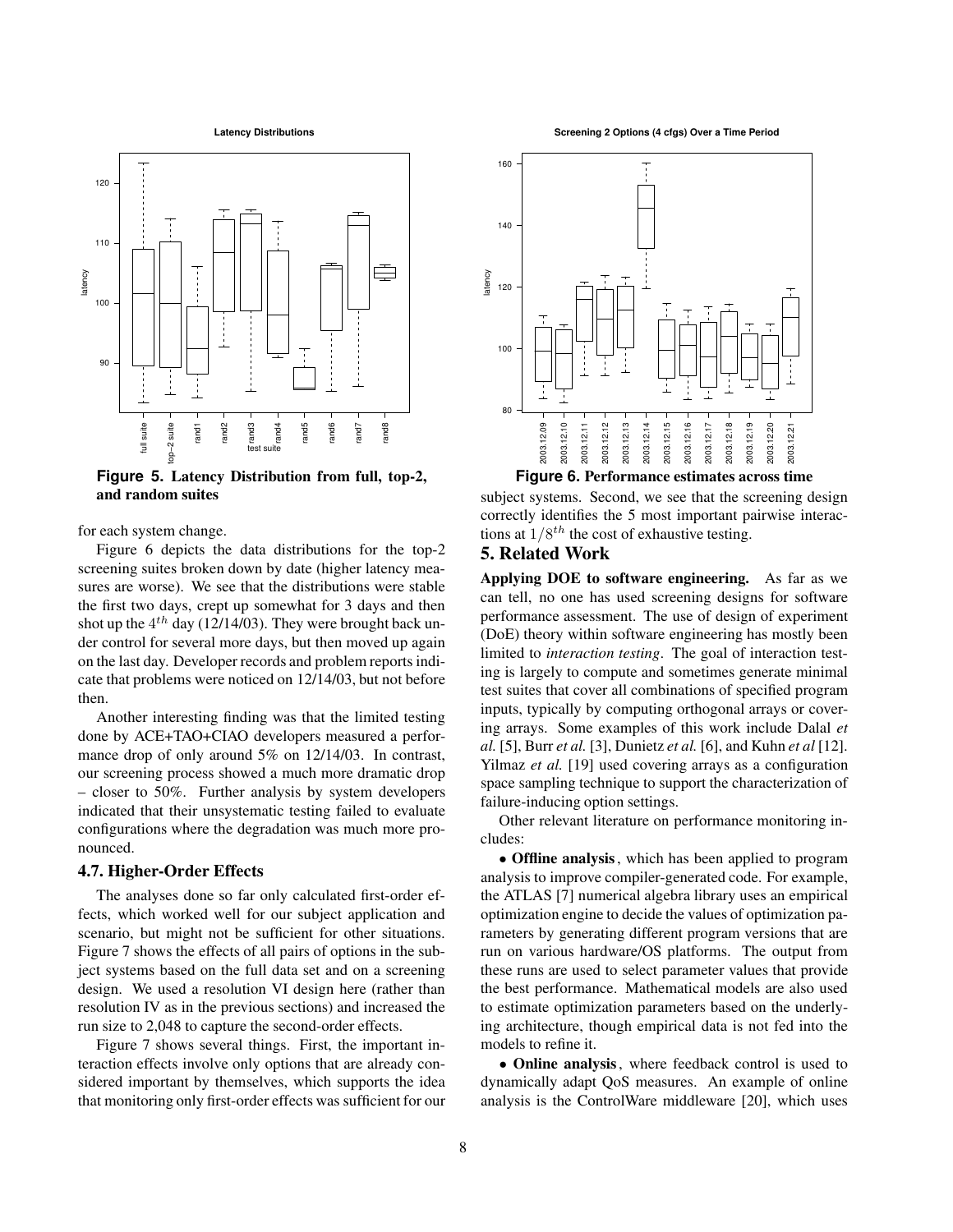

**Figure 7. Pairwise Effects Based on Full and Screening Suite**

feedback control theory by analyzing the architecture and modeling it as a feedback control loop. Actuators and sensors then monitor the system and affect server resource allocation. Real-time scheduling based on feedback loops has also been applied to Real-time CORBA middleware [13] to automatically adjust the rate of remote operation invocation transparently to an application.

• **Hybrid analysis**, which combines aspects of offline and online analysis. For example, the continuous compilation strategy [4] constantly monitors and improves application code using code optimization techniques. These optimizations are applied in four phases, including (1) *static analysis*, in which information from training runs is used to estimate and predict optimization plans, (2) *dynamic optimization*, in which monitors apply code transformations at run-time to adapt program behavior, (3) *offline adaptation*, in which optimization plans are actually improved using actual execution, and (4) *recompilation*, where the optimization plans are regenerated.

## **6 Concluding Remarks**

This paper presents a new distributed continuous quality assurance (DCQA) process called *main effects screening* that is designed to detect performance degradation efficiently in performance-intensive software systems that have large configuration spaces. To evaluate this process, we conducted a formally-designed experiment across a grid of in-house and in-the-field computers in the Skoll environment. The results of this experiment formed the basis for estimating the performance across the large configuration space of ACE, TAO, and CIAO, which are widely used, large-scale, performanceintensive software systems.

All empirical studies suffer from threats to their internal and external validity. For the work presented here, we were primarily concerned with threats to external validity since they limit our ability to generalize the results of our experiment to industrial practice. For instance, potential threat is that several steps in our hybrid in-the-field/in-house DCQA process requires human decision making and input, *e.g.*, developers must provide reasonable benchmarking applications and must also decide for themselves at what point they will consider an effect to be important. Bad choices in these stages make it hard to use main effects screening successfully.

Another possible threat to external validity concerns the representativeness of the ACE+TAO+CIAO subject applications, which though large are still just one suite of software systems. A related issue is that we have focused on a relatively simple and small subset of the entire configuration space of ACE+TAO+CIAO that only has binary options and has no inter-option constraints. While these issues pose no theoretical problems (since screening designs can be created for much more complex situations, as discussed in Section 3), we need to apply our approach to larger, more realistic configuration spaces in future work to understand how well it scales.

Another potential threat is that for the time period we studied, the ACE+TAO+CIAO subject application was in a fairly stable phase, *i.e.*, changes were made mostly to fix bugs and reduce memory footprint, but the system's functionality was relatively stable. For situations where a system's basic functionality is in greater flux, it may be harder to distinguish significant performance degradation from normal variation. Likewise, we conducted the study on a homogeneous grid of computers, which may limit the amount of noise in our experimental measurements, making it easier to distinguish performance deviations than it might be in another, more heterogeneous context.

Even with various threats to validity, however, we believe our feasibility study supports the basic hypotheses underlying our research. We reached this conclusion by noting that our studies showed that: (1) screening designs can correctly identify important options, (2) these options can be used to quickly produce reliable estimates of performance across the entire configuration space at a fraction of the cost of exhaustive testing, (3) the alternative approach of random or *ad hoc* sampling can give highly unreliable results, (4) the main effects process detected performance degradation on a large and evolving software system, and (5) the screening suite estimates were more precise than the ad hoc pro-